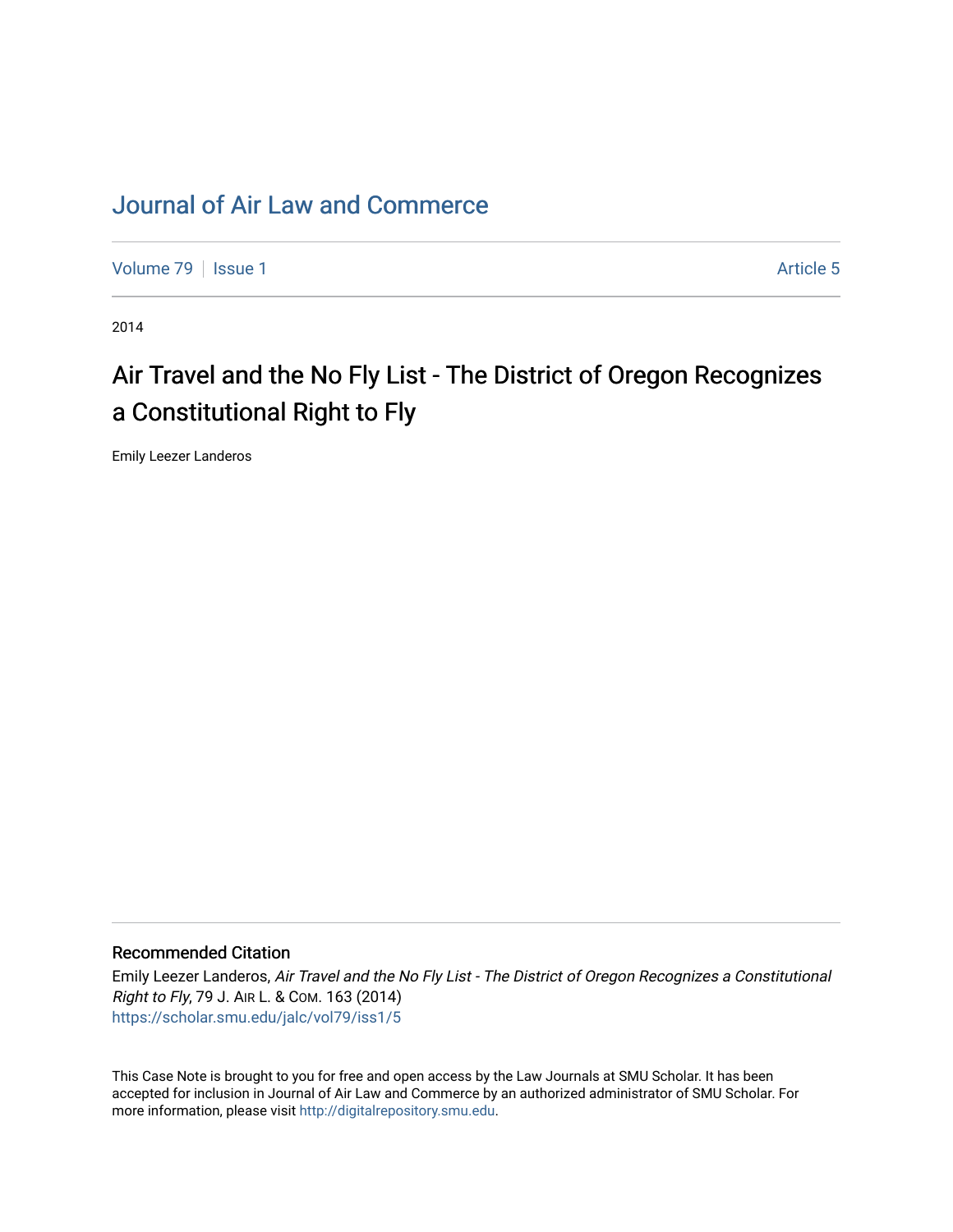### **AIR TRAVEL AND THE NO FLY LIST-THE DISTRICT OF OREGON RECOGNIZES A CONSTITUTIONAL RIGHT TO FLY**

#### **EMILY LEEZER LANDEROS\***

*IN LATIE V HOLDER,* the **U.S.** District Court for the District of Oregon held that a group of **U.S.** citizens and legal permanent residents had a constitutionally protected right to international air travel that was affected **by** the group's placement on the Terrorist Screening Center's **(TSC)** "No **Fly** List."' Although many previous courts have affirmed a right to travel, this landmark case marks the first time a federal court has explicitly recognized a constitutional right to  $fly<sup>2</sup>$ . At a time when traveling internationally **by** means other than flying is impractical, either because it is too costly or too time-consuming, the court correctly held that Americans have a constitutionally protected right to fly.<sup>3</sup> However, the court incorrectly deferred ruling on whether the judicial review process available to the plaintiffs to challenge their continued inclusion on the No **Fly** List constituted adequate due process.<sup>4</sup> The court should have found that the government's procedures violated the plaintiffs' Fifth Amendment right to due process because **(1)** there was sufficient information on the record to find that the judicial review

**<sup>\*</sup> J.D.** Candidate, **SMU** Dedman School of Law, **2015;** B.A., Government, The University of Texas at Austin, 2012. The author would like to thank her family, friends, and husband, **AJ,** for their love and support.

**I** Latif v. Holder, No. 3:10-CV-00750-BR, **2013** WL **4592515,** at **\*2-3, \*9 (D.** Or. Aug. **28, 2013).**

<sup>2</sup>*See Id.* at **\*7, \*9.** *But see* Gilmore v. Gonzales, 435 **F.3d 1125, 1136** (9th Cir. **2006)** ("[T]he Constitution does not guarantee the right to travel **by** any particular form of transportation."); Ibrahim v. Dep't of Homeland Sec., No. **C 06-00545** WHA, 2012 WL **6652362,** at **\*7 (N.D.** Cal. Dec. 20, 2012) ("The right to travel here and abroad is an important constitutional right. . . **.** [However,] the Constitution does not ordinarily guarantee the right to travel **by** any particular form of transportation **. . . .").**

*<sup>3</sup>See Latif* **2013** WL **4592515,** at **\*3, \*9.**

*<sup>4</sup> See id.* at **\*3,** \*13-14.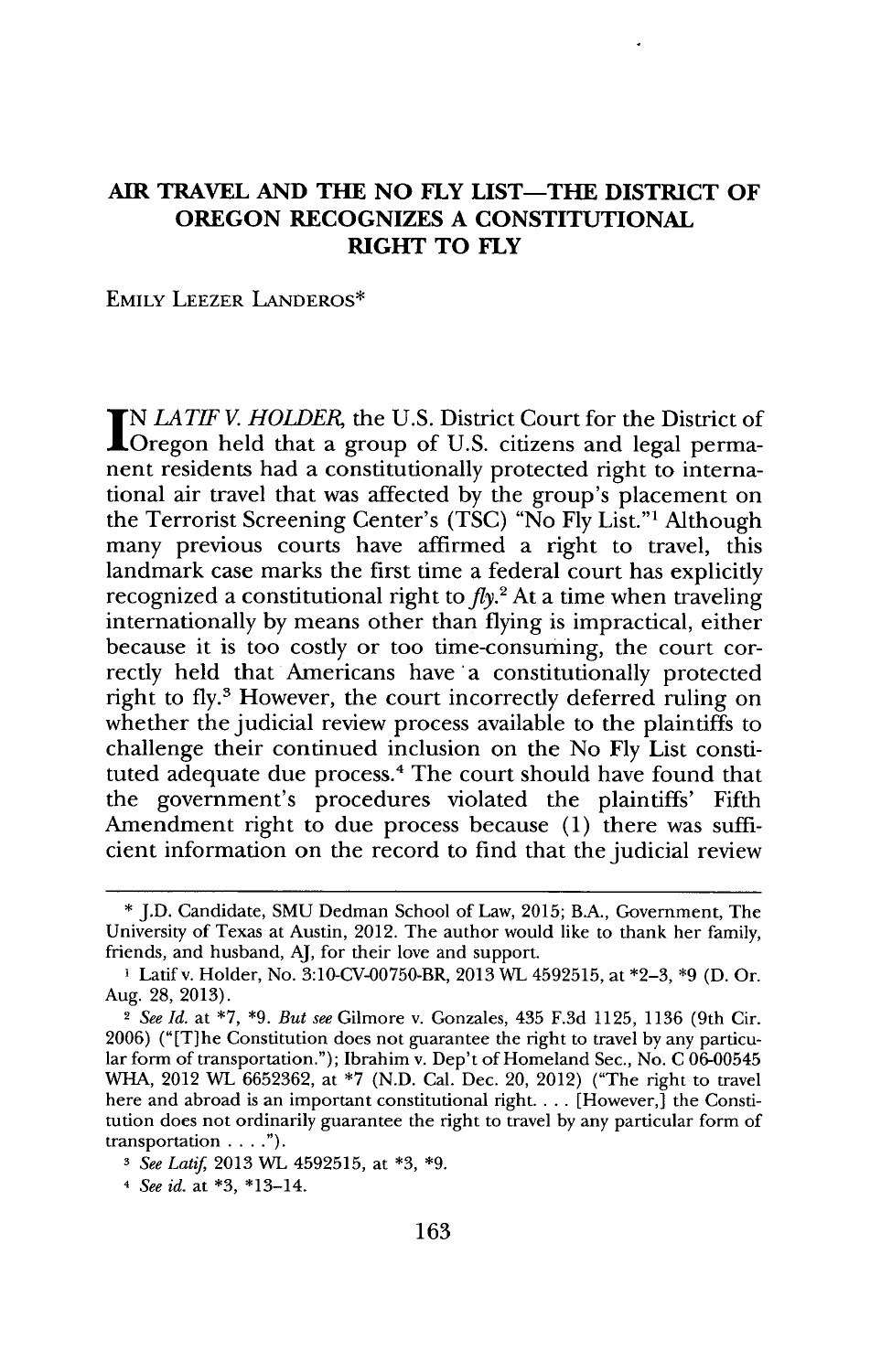process had a high risk of error, and (2) the government could provide the plaintiffs constitutionally adequate notice without jeopardizing its interest in maintaining national security.' Nonetheless, this noteworthy decision, which effectively affords citizens prohibited from flying overseas the right to due process, $6$ will likely have a substantial impact on future cases involving challenges to the No **Fly** List and the Transportation Security Administration's **(TSA)** screening measures.

The **TSC,** managed **by** the Federal Bureau of Investigation (FBI), maintains a Terrorist Screening Database (Database), of which the No **Fly** List is a subsection.' Individuals are nominated to the No **Fly** List on the basis of a "'reasonable suspicion' that the individuals are known or suspected terrorists.<sup>"8</sup> The TSC never releases the criteria or guidelines used for placing individuals on the list.<sup>9</sup> The TSC then furnishes the No Fly List to the **TSA** for use in its screening of airplane passengers.10 People seeking redress for any screening issues experienced at an airport must use the Department of Homeland Security Traveler Redress Inquiry Program **(DHS** TRIP) **by** submitting an inquiry form detailing their complaints.<sup>11</sup> If the traveler matches an identity in the Database, **DHS** TRIP forwards the complaint to the **TSC** to determine whether the traveler should remain in the Database." After the TSC's determination is made, **DHS** TRIP sends a determination letter to the complainant; however, the letter does not confirm whether the complainant is even on the No **Fly** List, give any explanation as to why the complainant may be on the list, or provide any assurance that the complainant may fly again in the future.<sup>13</sup> Occasionally, the determination letter directs the complainant to seek administrative appeal with the **TSA** or judicial review in a federal court of appeals, but the

**10** *Id.*

- **<sup>12</sup>***Id.* at \*2.
- **<sup>13</sup>***Id.* at **\*3.**

*<sup>5</sup> See id. at* **\*10-13;** *see* Amended Memorandum of Points **&** Authorities in Support of Plaintiffs' Cross-Motion for Partial Summary Judgment at **\*19,** \*24-30, *Latif* **2013** WL **4592515** (No. 3:10-CV-00750-BR) [hereinafter Plaintiffs' Memo]; Brief of Amicus Curiae the Constitution Project in Support of Plaintiffs' Cross-Motion for Partial Summary Judgment at **\*10-17,** *Latif* **2013** WL **4592515** (No. 3:10-CV-00750-BR) [hereinafter Amicus Brief].

**<sup>6</sup>***See Latif* **2013** WL **4592515.**

**<sup>7</sup>***Id.* at \*2.

**<sup>8</sup>** *Id.*

**<sup>9</sup>** *Id.*

**<sup>11</sup>** *Id.* at **\*1,** \*2.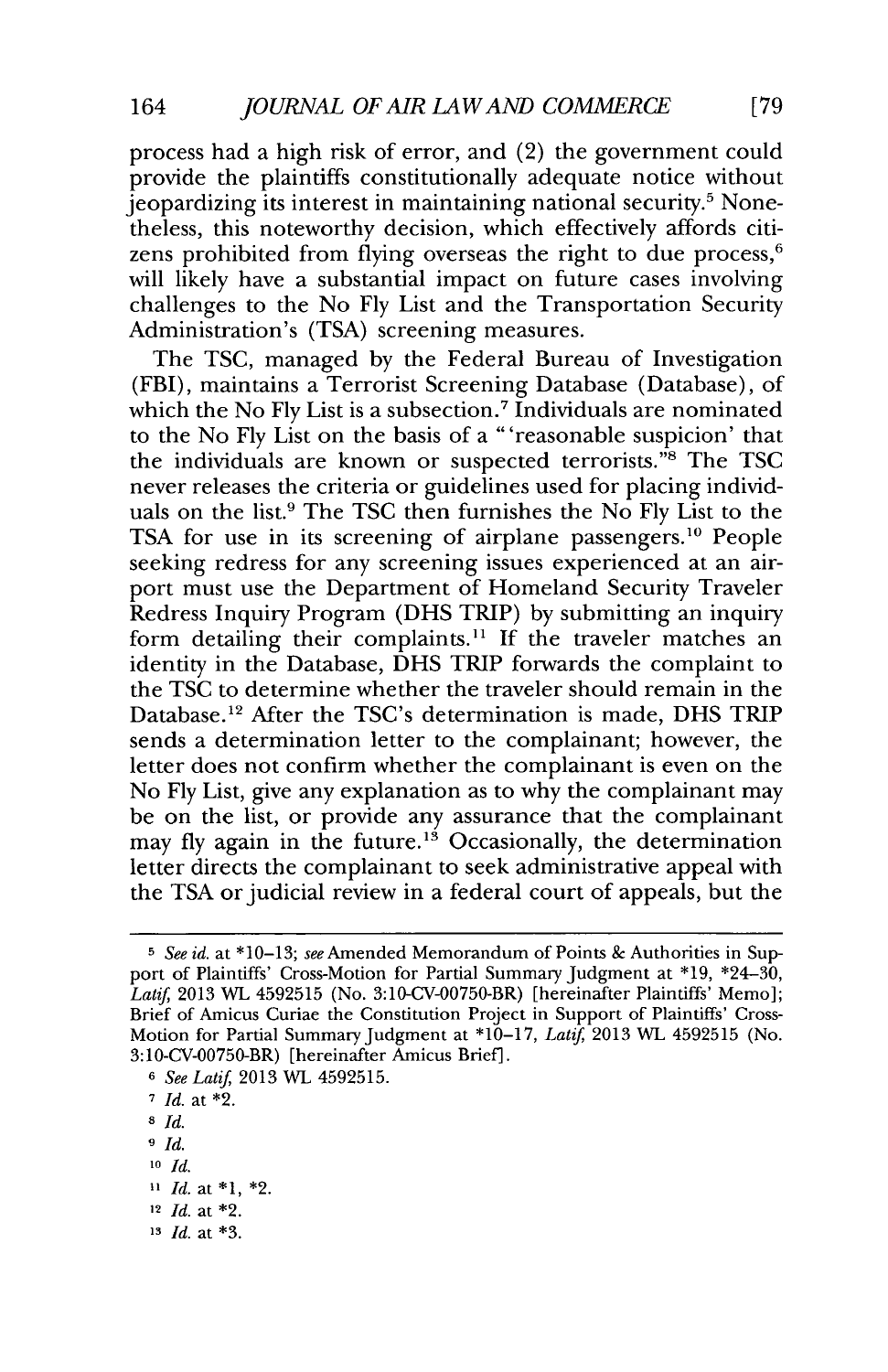traveler is never afforded an opportunity to challenge or correct any criteria upon which the TSC's determination is made.<sup>14</sup>

The plaintiffs, thirteen **U.S.** citizens and permanent residents, including four veterans, were prohibited from boarding flights to or from the United States or over **U.S.** air space after January **1, 2009.15** Some were actually notified of their placement on the TSC's No Fly List while others were not.<sup>16</sup> Each plaintiff, however, unsuccessfully contested his or her placement on the list through the **DHS** TRIP process." Because of their inclusion on the No **Fly** List, many of the plaintiffs have been unable to visit family, including wives and children; take religious pilgrimages; attend school; or pursue business opportunities overseas without the risk of being detained and interrogated **by** authorities."

After failing to remove themselves from the list and receiving no explanation as to why they were prohibited from flying, the plaintiffs brought this action against the Director of the FBI, the Director of the **TSC,** and the **U.S.** Attorney General.19 The plaintiffs alleged that the defendants violated their right to procedural due process **by** failing to give them post-deprivation notice or any significant opportunity to challenge their placement on the No **Fly** List. 20 The plaintiffs sought a declaratory judgment that the defendants' practices violate the Fifth Amendment; they also requested

an injunction requiring [the d]efendants **(1)** to remedy such violations, including removal of [p]laintiffs' names from any watch list or database that prevents them from flying; (2) to provide [p]laintiffs with notice of the reasons and bases for [their] inclusion on the No **Fly** List; and **(3)** to provide [p]laintiffs with the opportunity to contest such inclusion.

The plaintiffs first filed the action in 2010, and, on May **3,** 2011, the court "issued an [o]rder granting [the d]efendants' [m]otion to [d]ismiss for failure to join the **[TSA]** as an indispensable party and for lack of subject-matter jurisdiction" under a federal statute.<sup>22</sup> The Ninth Circuit reversed, holding that the

**<sup>14</sup>***Id.*

**<sup>15</sup>***Id.* at **\*1-6.**

- **<sup>16</sup>***Id.* at **\*3.**
- **<sup>17</sup>***See id.*
- **18** *Id. at* **\*3-6.**
- **19** *Id. at* **\*1-3.**
- **<sup>20</sup>***Id. at* **\*1.**
- **<sup>21</sup>***Id.*
- **<sup>22</sup>***Id. at* \*2.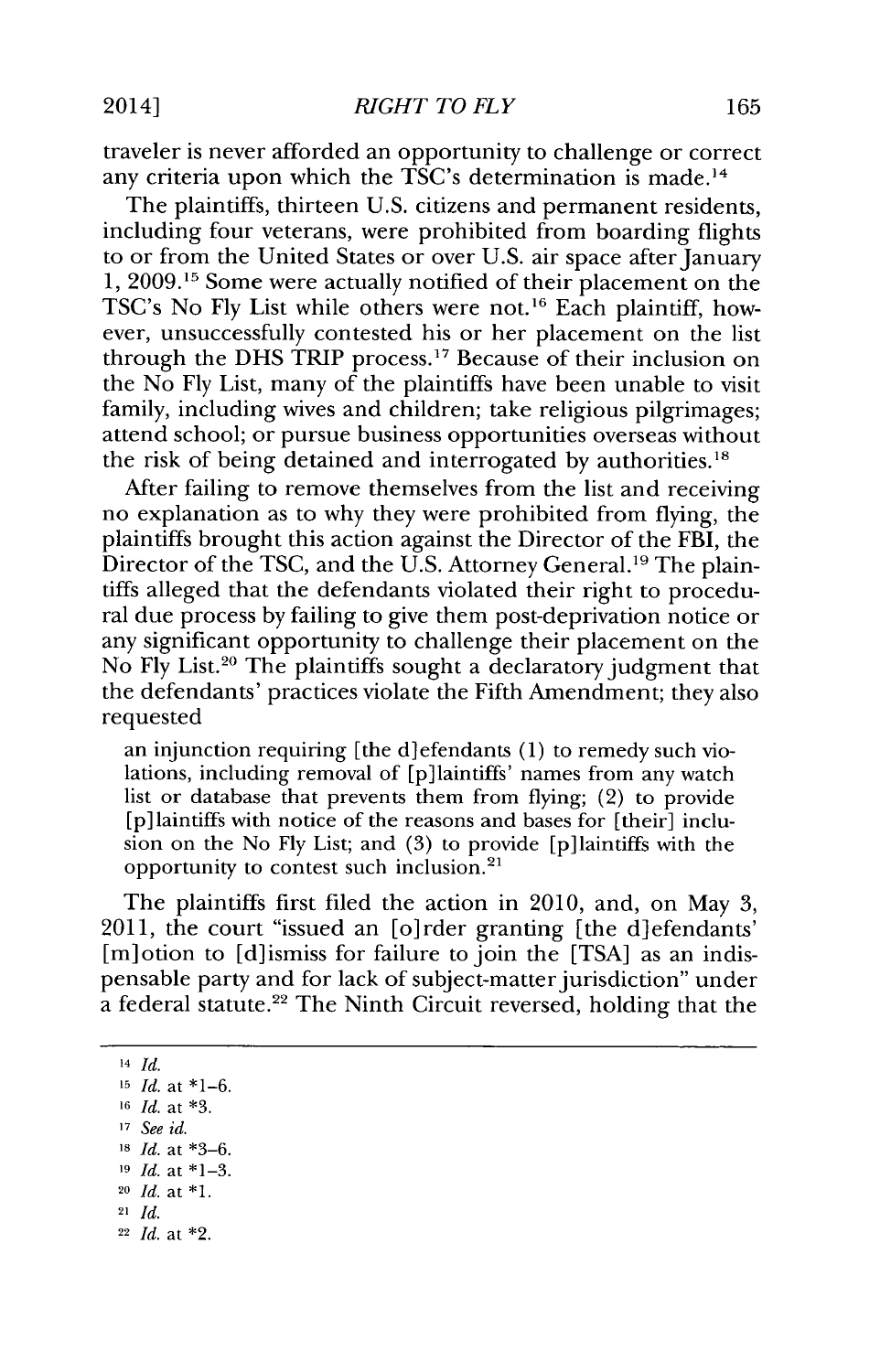**TSA** could be added as an indispensable party and that the district court had original jurisdiction over the plaintiffs' claims.<sup>23</sup> The case was then remanded back to the district court.<sup>24</sup> The parties subsequently filed cross-motions for partial summary judgment.<sup>25</sup> On remand, the district court granted in part the plaintiffs' motion for summary judgment **by** holding that the plaintiffs had "constitutionally-protected interests both in international air travel and reputation" that were affected **by** their inclusion on a list of suspected terrorists, as was required for their procedural due process claim.<sup>26</sup> The court, however, deferred ruling on the remaining parts of the cross-motions because it was unable to resolve: **(1)** whether the **DHS** TRIP process creates a risk of erroneous deprivation of the plaintiffs' liberty interests based on the current record; or (2) "whether the judicial-review process is a sufficient, **post[-]** deprivation process under the United States Constitution."<sup>27</sup>

The court made the correct decision in holding that the plaintiffs had a constitutionally protected right to international air travel, but it incorrectly stopped short when it deferred ruling on the most important issue—whether the defendants actually violated the plaintiffs' Fifth Amendment right to due process.28 The court should have granted the declaratory **judg**ment and the injunction the plaintiffs so desperately sought because there was, in fact, sufficient information on the record to find that **(1)** the **DHS** TRIP created a risk of erroneous deprivation of a personal liberty, and (2) the judicial review recourse was an insufficient post-deprivation process.<sup>29</sup>

To determine whether the government accorded to the plaintiffs adequate due process, the court applied the three-factor balancing test established in *Mathews v. Eldridge* and balanced<sup>30</sup>:

- **(1)** the private interest that will be affected **by** the official action;
- (2) the risk of an erroneous deprivation of such interest through the procedures used, and the probable value, if any, of additional or substitute procedural safeguards; [and]

- **<sup>27</sup>***Id. at* **\*10-13,** \*14.
- **<sup>28</sup>***See id. at* \*10-14.
- **<sup>29</sup>***See id.*

**<sup>23</sup>***Id.*

**<sup>24</sup>***Id.*

**<sup>25</sup>***Id.*

**<sup>26</sup>***Id. at \*6-7,* **\*10,** \*14.

**<sup>30</sup>** *Id. at* \*6-14.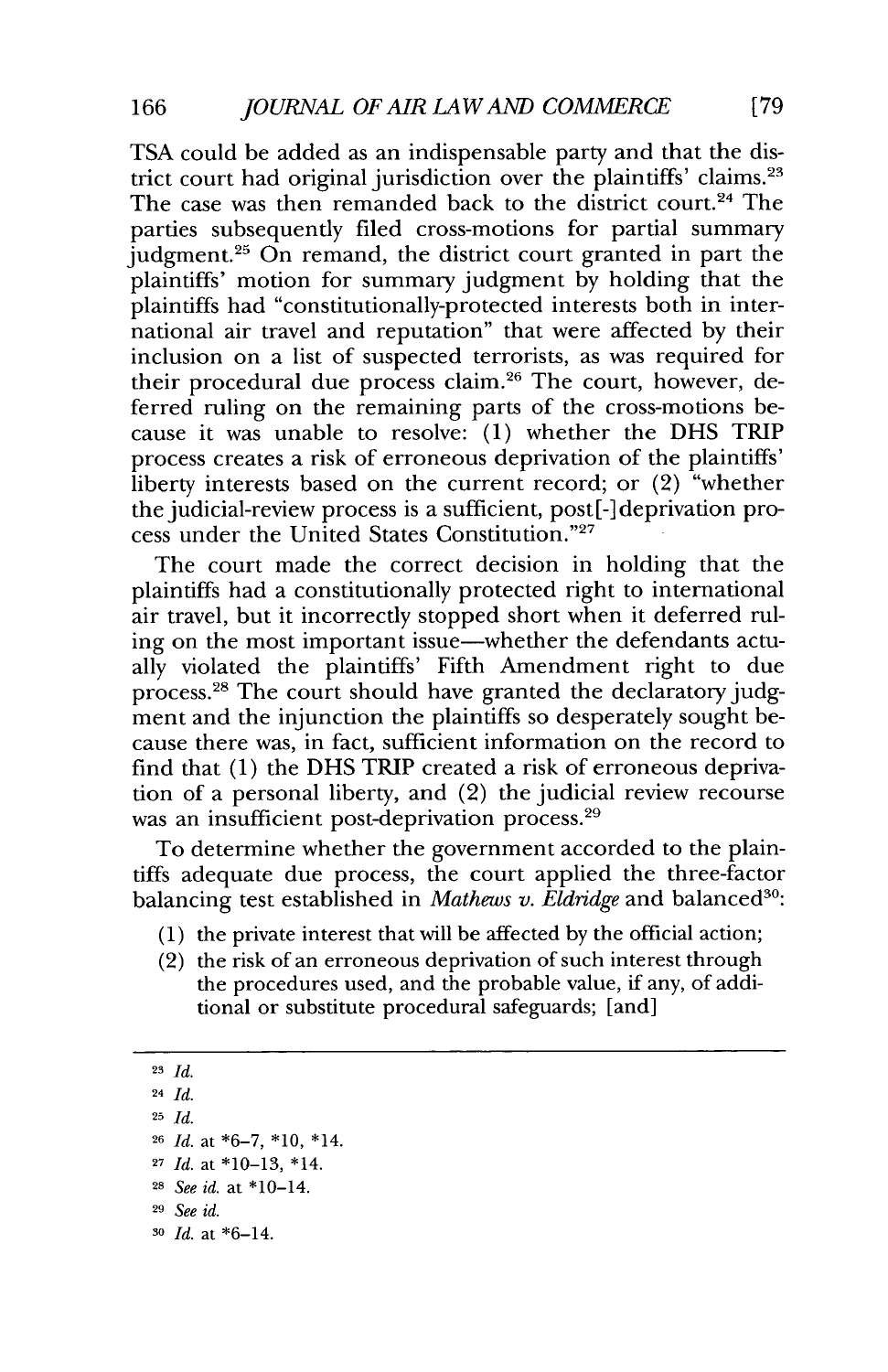**(3)** the [g]ovemment's interest, including the function involved and the fiscal and administrative burdens that the additional or substitute procedural requirement would entail.<sup>31</sup>

The court found that the first factor of the *Mathews* test was satisfied because the plaintiffs had "constitutionally-protected liberty interests both in international air travel and reputation"; these interests were affected **by** the TSC's addition of the plaintiffs' names to the No Fly List, which constituted an official action.<sup>32</sup> In finding that the plaintiffs had a constitutional right to **fly** internationally,<sup>33</sup> the court broadened the fifty-five-year-old precedent established in *Kent v. Dulles*<sup>34</sup> in which the right to travel was first recognized.<sup>35</sup> The court further found that under the "stigma-plus doctrine," the plaintiffs had a "constitutionally-protected liberty interest" in their "good name, reputation, honor, [and] integrity," which were stigmatized **by** their inclusion on a list of suspected terrorists.<sup>36</sup> The court recognized, rightfully so, that in the modern world, traveling internationally **by** way of flight is no longer a "mere convenience" but rather a necessity. $37$ This expansion of precedent is especially meaningful considering the realities of our world today-namely the increased popularity of foreign travel and surge in international business and the evolving views among courts regarding the importance of air travel.<sup>38</sup>

The establishment of a constitutional right to **fly** was, however, not a sufficient ruling for the plaintiffs. The court deferred ruling on whether the judicial review process of the **DHS** TRIP provided the plaintiffs with adequate due process and thus failed to provide the plaintiffs relief.<sup>39</sup> The court was wrong to defer ruling on this issue because there was indeed sufficient information to determine that the defendants violated the plain-

**<sup>36</sup>***Latif* **2013** WL **4592515,** at **\*9-10.**

**38** *See id.* ("[T]he Court disagrees with Defendants' contention that international air travel is a mere convenience in light of the realities of our modern world."); Ibrahim v. Dep't of Homeland Sec., No. **C 06-00545** WHA, 2012 WL **6652362,** at **\*7 (N.D.** Cal. Dec. 20, 2012) ("[T]he fact remains that for *international* travel, air transport in these modern times is practically the only form of transporation, travel **by** ship being prohibitively expensive.

**<sup>3</sup>***Latif* **2013** WL **4592515,** at **\*6,** \*13-14.

**<sup>31</sup>***Id.* at **\*6-7** (citing Mathews v. Eldrige, 424 **U.S. 319, 335 (1976)).**

**<sup>32</sup>***Id.* at \*7-10.

**<sup>3</sup>** *Id.* at **\*10.**

<sup>34</sup>**357 U.S. 116 (1958).**

**<sup>3</sup>***See id. at* 124-26; *see Latif* **2013** WL **4592515,** at **\*7.**

**<sup>3</sup>***See id. at* **\*8.**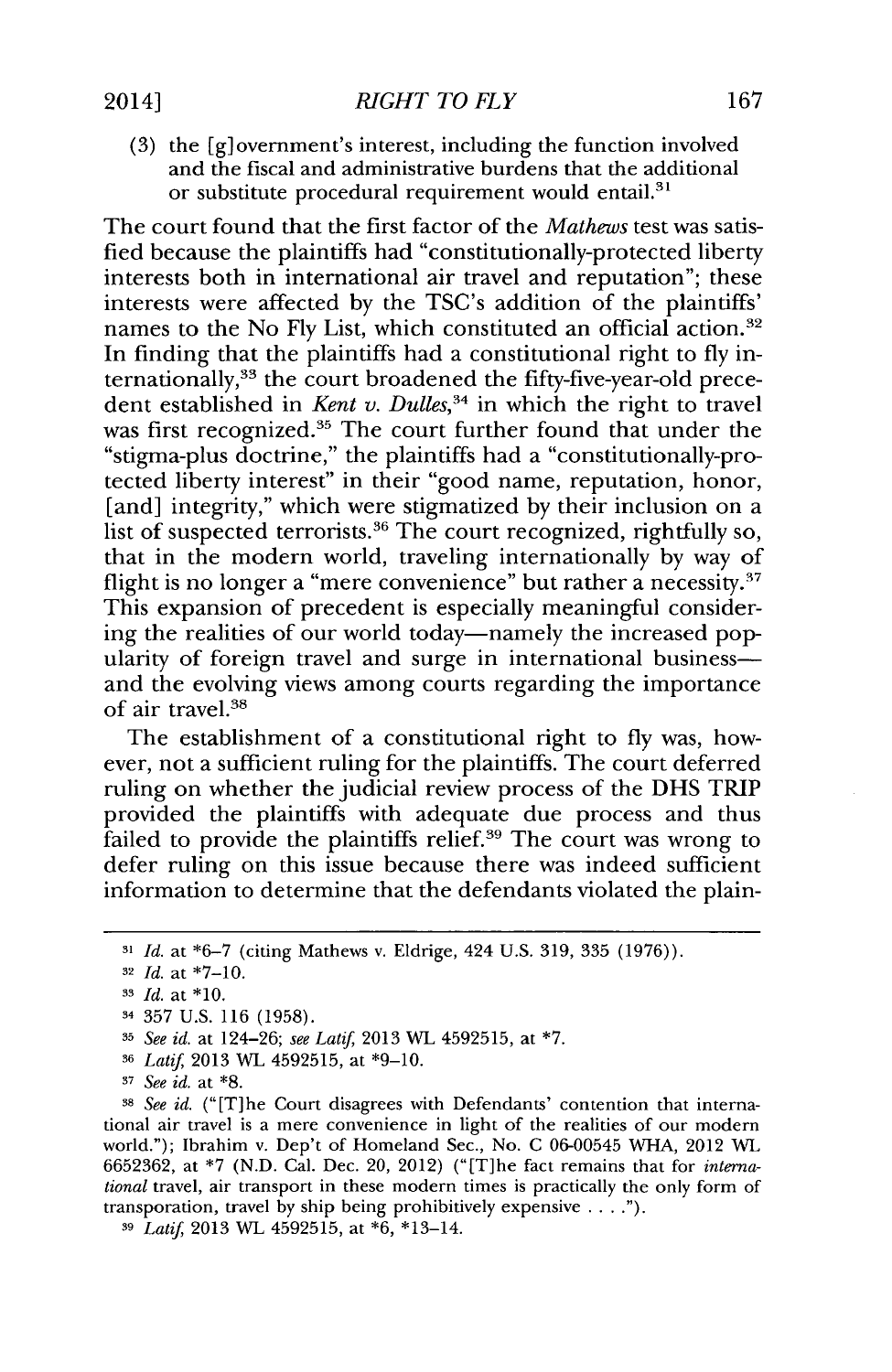tiffs' right to due process.40 First, the **DHS** TRIP, including the available judicial review recourse, fails to provide the plaintiffs sufficient notice and a "meaningful opportunity to be heard." $41$ Second, requiring the government to provide a hearing and constitutionally adequate notice would not endanger national security.<sup>42</sup> Although the court correctly found that the DHS TRIP process—through the determination-letter step—failed to provide the plaintiffs with a hearing or post-deprivation notice, it declined to analyze whether the availability of judicial review was sufficient due process because "the current record in [the] case [was] not sufficiently developed." **3** The court failed to recognize that the record *was* sufficient enough to find that the judicial appeal process, just like the **DHS** TRIP, fails to provide post-deprivation notice and also fails to avoid the risk of erroneous deprivation of a private interest.<sup>44</sup>

Adequate notice and a hearing are the two key requirements of the Fifth Amendment right to procedural due process.<sup>45</sup> Yet, without first being sufficiently notified, parties cannot enjoy their right to be heard.<sup>46</sup> "Notice is insufficient when an individual does not have adequate information and an opportunity to correct any errors that may have led to the deprivation."<sup>47</sup> A person challenging his placement on the No **Fly** List via **DHS** TRIP is *never* informed of the reasons for being included on the list, or if he or she is even on the list at all. $48$ <sup>x</sup> Therefore, although a judicial review of the TSC's determination may provide a person with an opportunity to be heard, it does not provide sufficient notice. Moreover, because the government refuses, as a matter of national security, to provide claimants with any explanation

<sup>4</sup>*See* Fuentes v. Shevin, 407 **U.S. 67, 80 (1972)** ("For more than a century the central meaning of procedural due process has been clear: 'Parties whose rights are to be affected are entitled to be heard; and in order that they may enjoy that right they must first be notified."' (quoting Baldwin v. Hale, **68 U.S. 223, 233 (1863))).**

**<sup>46</sup>***Id.*

**48** *Id.* at **\*11.**

**<sup>40</sup>***See* Plaintiffs' Memo, *supra* note **5,** at **\*8-10.**

**<sup>41</sup>***Id.* at **\*19.**

**<sup>42</sup>***Id.* at **\*26-30.**

<sup>43</sup>*See Latif* **2013** WL **4592515,** at **\*13.**

<sup>44</sup>*See id.* at \*12 ("[B]ecause of the lack of information contained in the **DHS** TRIP determination letters, [plaintiffs] 'do not know what to appeal, whether to appeal, or how best to advocate for themselves on appeal."' (quoting Plaintiffs' Memo, *supra* note **5,** at \*21 n.33)).

<sup>47</sup>*Latif* **2013** WL **4592515,** at **\*10.**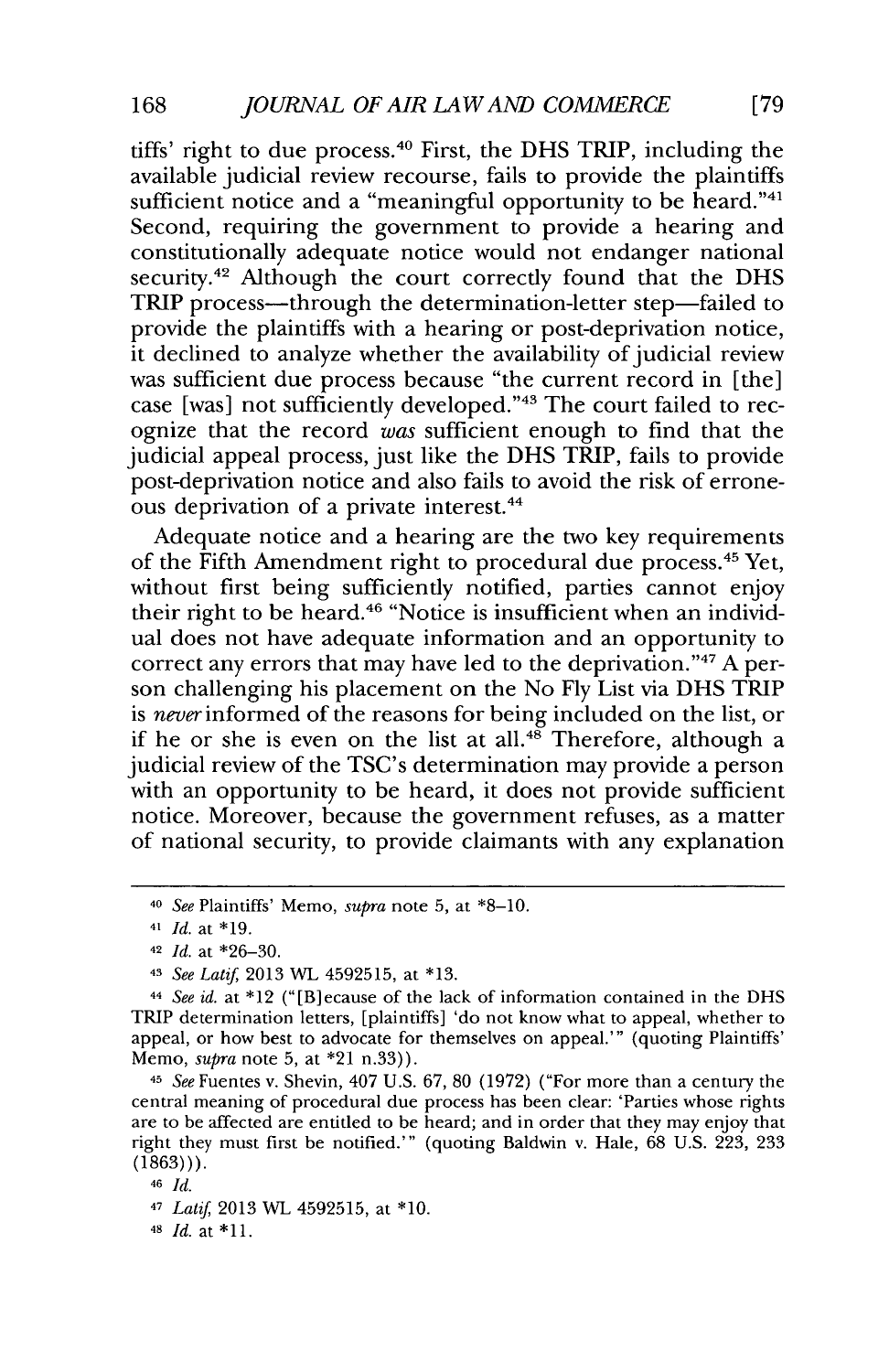for their inclusion on the No Fly List,<sup>49</sup> the judicial review process creates a risk that claimants' liberty interest in international flight will be erroneously deprived.<sup>50</sup> Failing to provide adequate notice creates a high risk of "erroneous deprivation" because it "force[s] people to 'guess[ **]** what evidence' they should submit in their defense, driving them to 'respond[ ] to every possible argument against denial at the risk of missing the critical one altogether.'<sup>"51</sup> Even during the judicial review process here, the government failed to provide the plaintiffs with any notice concerning the reasons for prohibiting them from flying or whether they were even on the No **Fly** List to begin with; therefore, there was sufficient information on the record to find that the judicial review process fails to satisfy the requirements of due process.<sup>52</sup>

In addition to creating a high risk of error in the judicial review process, the defendants also failed to provide the plaintiffs with adequate due process because the government can provide claimants with post-deprivation notice of the reasons for their inclusion on the No **Fly** List without burdening the government's national security interest.<sup>53</sup> The third factor of the Ma*thews* test "requires the [c]ourt to weigh the government's interest, 'including the function involved and the fiscal and administrative burdens that the additional or substitute procedural requirement would entail.' $\frac{1}{100}$  Here, the defendants argued that the current redress procedure under **DHS** TRIP, including the availability of recourse to appellate courts, is constitutionally sufficient in light of the government's interest in "maximiz[ing] the nation's security, without fear that such information will be disclosed whenever anyone cannot travel as he or she might choose."<sup>55</sup> Instead of evaluating the defendants' illogical argument, the court deferred ruling on it because the court allegedly did not have sufficient information to assess the second factor of the Mathews test-the risk of erroneous deprivation-and therefore could not "weigh the government's interests against the current review process **. . .** available to [the p]laintiffs **. . .** to

<sup>49</sup> *See id.*

**<sup>50</sup>***See id.;* Plaintiffs' Memo, *supra* note **5,** at \*24-26.

**<sup>51</sup>**Plaintiffs' Memo, *supra* note **5,** at \*24 (quoting Barnes v. Healy, **980 F.2d 572, 579** (9th Cir. **1992)).**

**<sup>52</sup>***See Latif* **2013** WL **4592515,** at **\*11.**

**<sup>53</sup>***See* Plaintiffs' Memo, *supra* note **5,** at **\*26-30;** Amicus Brief, *supra* note **5,** at **\*13-17.**

<sup>54</sup>*Latif* **2013** WL **4592515,** at **\*13** (quoting Mathews v. Eldridge, 424 **U.S. 319, 335 (1976)).**

**<sup>55</sup>***Id.*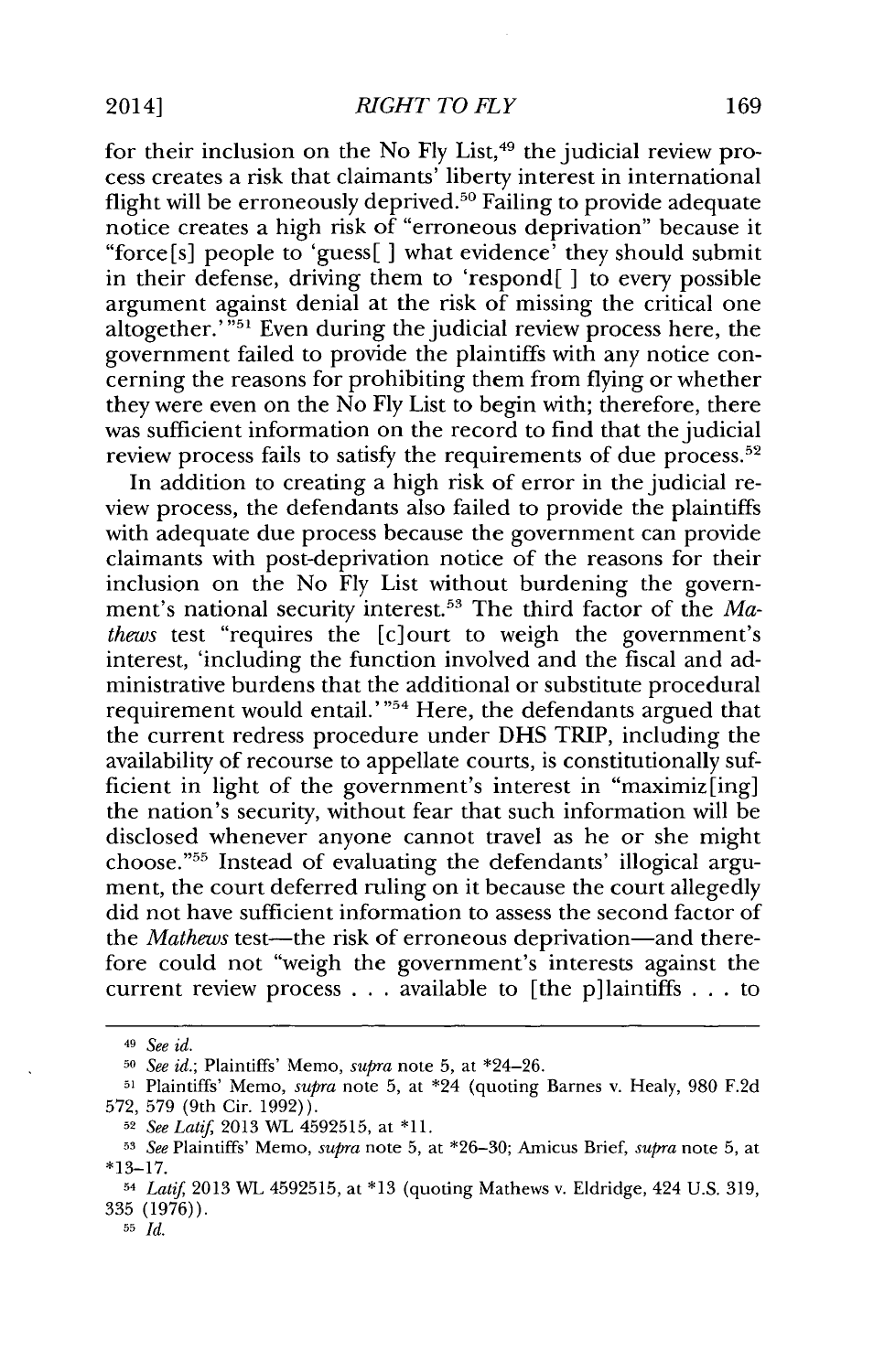determine whether additional or alternative procedural requirements [were] necessary or possible."<sup>56</sup>

However, the court had sufficient information on the record to assess both the second and third *Mathews* factors and find that the government can safely provide the plaintiffs with post-deprivation notice and a hearing without jeopardizing national security.<sup>57</sup> The Constitution Project, acting as amicus curiae for the plaintiffs, refuted the defendants' national security concerns with well-founded arguments.<sup>58</sup> For instance, providing the plaintiffs with the reasons underlying their placement on the No **Fly** List would not help possible terrorists avoid detection because these plaintiffs have been alerted to the fact that they were already under government watch when they were stopped **by** airport security, prohibited from boarding, and possibly interrogated by FBI agents.<sup>59</sup> Additionally, in *Rahman v. Chertoff*<sup>60</sup> the court rejected a similar argument made **by** the **TSC** that telling a claimant he or she is *not* on the list would encourage the claimant to engage in terrorist activity.<sup>61</sup> The court found that, in reality, just the opposite would be encouraged because when claimants are surrounded **by TSA** agents at the airport and prevented from boarding their flights, they are made aware that they are under the watchful eye of law enforcement.<sup>62</sup> Finally, the nation's courts frequently adjudicate matters involving sensitive information without endangering national security, including Guantanamo Bay habeas cases and cases involving the Freedom of Information Act.<sup>63</sup> The government can safely accord to the plaintiffs and all citizens the necessary notice needed to contest their placement on the No **Fly** List, and federal courts can confidently provide a hearing to rule on issues involving sensitive information without endangering our country's security **by** using techniques to safeguard the information, including protective orders and in camera proceedings.<sup>64</sup>

The **U.S.** District Court for the District of Oregon correctly held that the plaintiffs had a liberty interest in flying, which was

**<sup>56</sup>***Id.* at **\*6-7, \*13.**

**<sup>57</sup>**Amicus Brief, *supra* note **5,** at **\*13-27.**

**<sup>58</sup>***See id.* at **\*12-27.**

**<sup>59</sup>***Id.* at \*13-14; *see Latif* **2013** WL **4592515,** at **\*3-6.**

**<sup>60</sup>**No. **05 C 3761, 2008** WL 4534407 **(N.D.** Ill. Apr. **16, 2008),** *rev'd on other grounds,* **530 F.3d 622** (7th Cir. **2008).**

**<sup>61</sup>***Id.* at **\*6;** Amicus Brief, *supra* note **5,** at \*14-16.

**<sup>62</sup>***See Rahman,* **2008** WL 4534407, at **\*6;** Amicus Brief, *supra* note **5,** at **\*15-16.**

**<sup>63</sup>**Amicus Brief, *supra* note **5,** at **\*18.**

**<sup>64</sup>** *See id.* at **\*19-20.**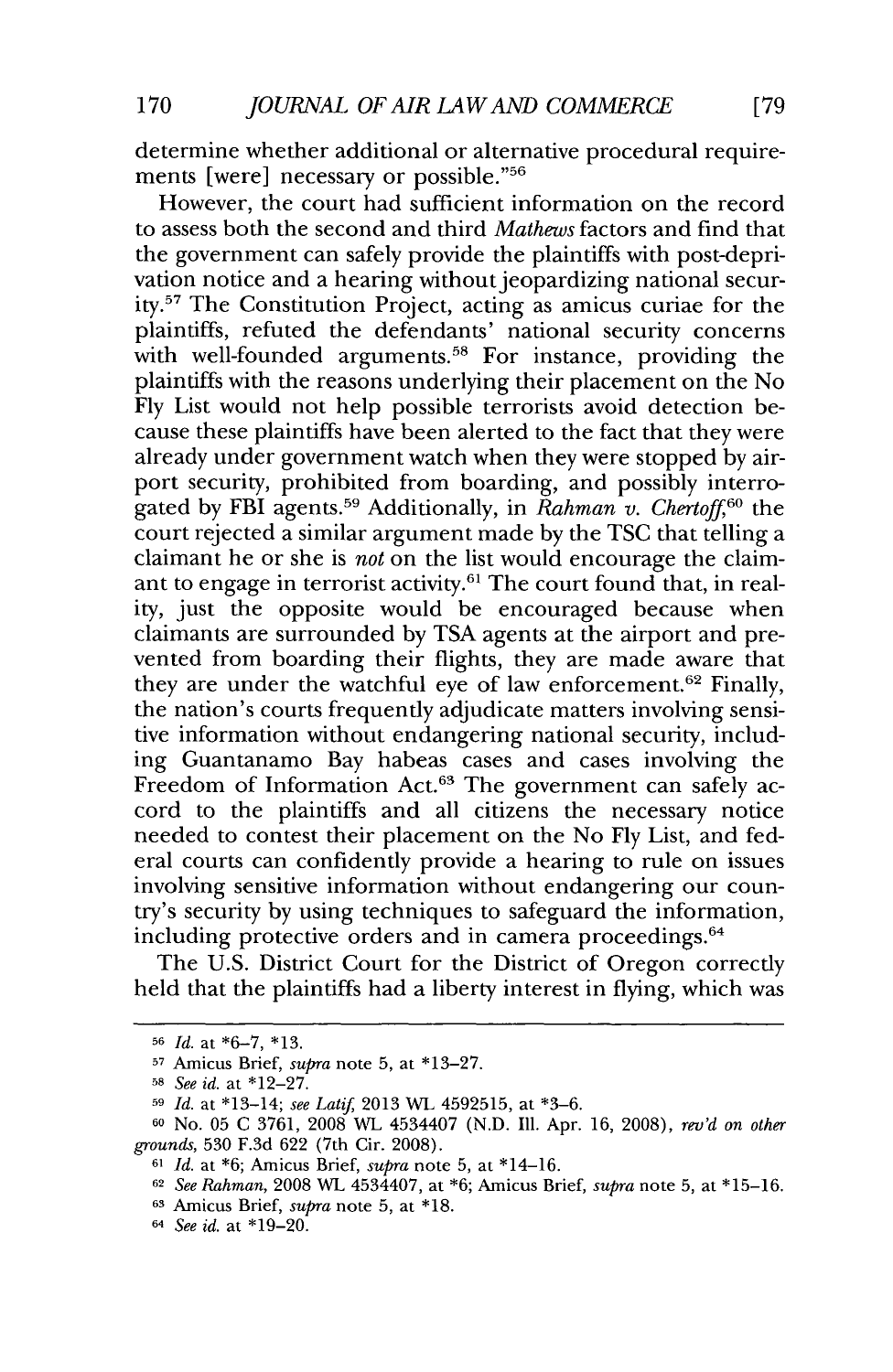*RIGHT TO FLY* 2014] **171**

affected **by** official action, but the court incorrectly declined to rule on whether the defendants violated the plaintiffs' due process rights. **By** failing to hold the government accountable for depriving the plaintiffs of their constitutional right to due process, the court not only increased the risk that innocent people will suffer reputational harm and be prohibited from flying, but also condoned the government's wrongful infringement of its citizens' liberties-a behavior the Founding Fathers strived to eliminate in drafting the Due Process Clause of the Fifth Amendment.<sup>65</sup> Nonetheless, the court's recognition of a constitutional right to **fly** will undoubtedly impact future cases. The court's establishment of a liberty interest in air travel represents a shifting attitude regarding the importance of the freedom to travel abroad. Despite the court's failure to provide the plaintiffs relief, this shifting attitude will certainly have an effect on the No **Fly** List, airport screening procedures, and other governmental measures that infringe upon citizens' right to travel internationally in the future.

**<sup>65</sup>**See **U.S. CONST.** amend. V.